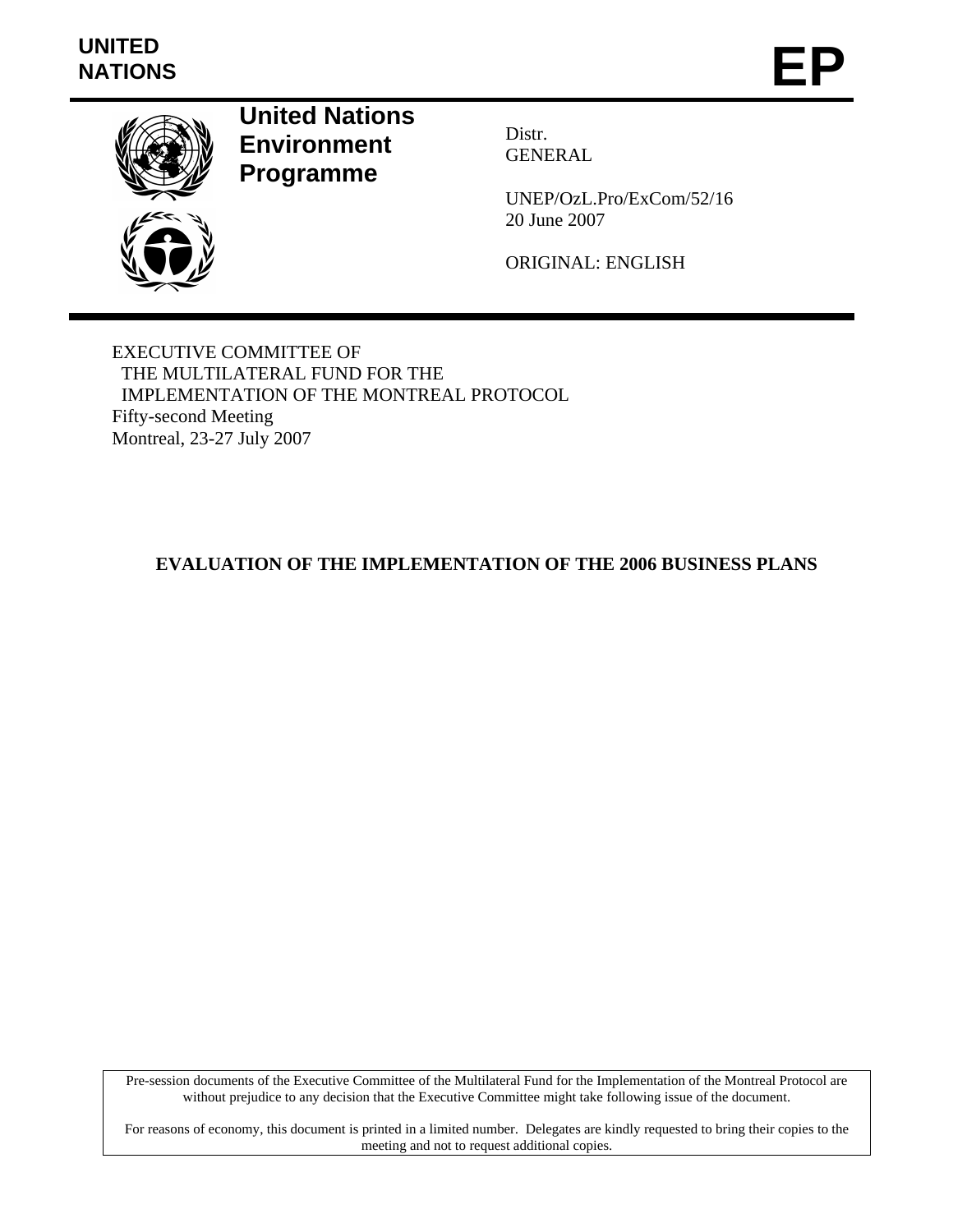# **Introduction**

1. The Executive Committee has evaluated the performance of the implementing agencies based on quantitative performance indicators since 1996. At its  $41<sup>st</sup>$  Meeting, the Executive Committee approved quantitative performance indicators (including weightings) to evaluate the work of implementing agencies beginning from 2004, while continuing to monitor nine of the preexisting indicators (decision 41/93). Subsequently, at its  $47<sup>th</sup>$  Meeting, the Committee revised the weightings for quantitative performance indicators, to apply as of the 2005 evaluation of the performance of multilateral implementing agencies (decision 47/51).

2. The performance indicators for UNEP's Compliance Assistance Programme (CAP) were replaced as a result of a decision at the  $48<sup>th</sup>$  Meeting of the Committee (decision  $48/7$ ).

3. With respect to the qualitative performance indicators, at its  $44<sup>th</sup>$  Meeting, the Executive Committee considered a document on qualitative performance indicators and sought input from regional networks (decision  $44/6$ ). After consideration at its  $46<sup>th</sup>$  Meeting, the Executive Committee modified the qualitative performance indicators (decision 46/14).

4. This document presents the evaluation of the 2006 business plans of the implementing agencies, based on the performance indicators adopted in decision 41/93, and the revised weighting in decision 47/51, the targets that were adopted for the 2006 business plans by the Committee through decisions 48/6 to 48/9, and the implementing agencies' progress and financial reports submitted to the 52<sup>nd</sup> Meeting of the Executive Committee. It also presents a trend analysis for each of the nine performance indicators used in previous year evaluations and presents results of the qualitative assessment of the performance of implementing agencies based on input received from national ozone unit (NOU) officers. It concludes with the Secretariat's observations and recommendations.

## **Analysis of quantitative performance indicators in decision 41/93 with revised weightings adopted in decision 47/51**

5. Table 1 presents the quantitative performance indicators and the weightings that were adopted in decisions 41/93 and 47/51, respectively, and are applied to all agencies. It also presents the short titles that are used in this document to describe the indicators.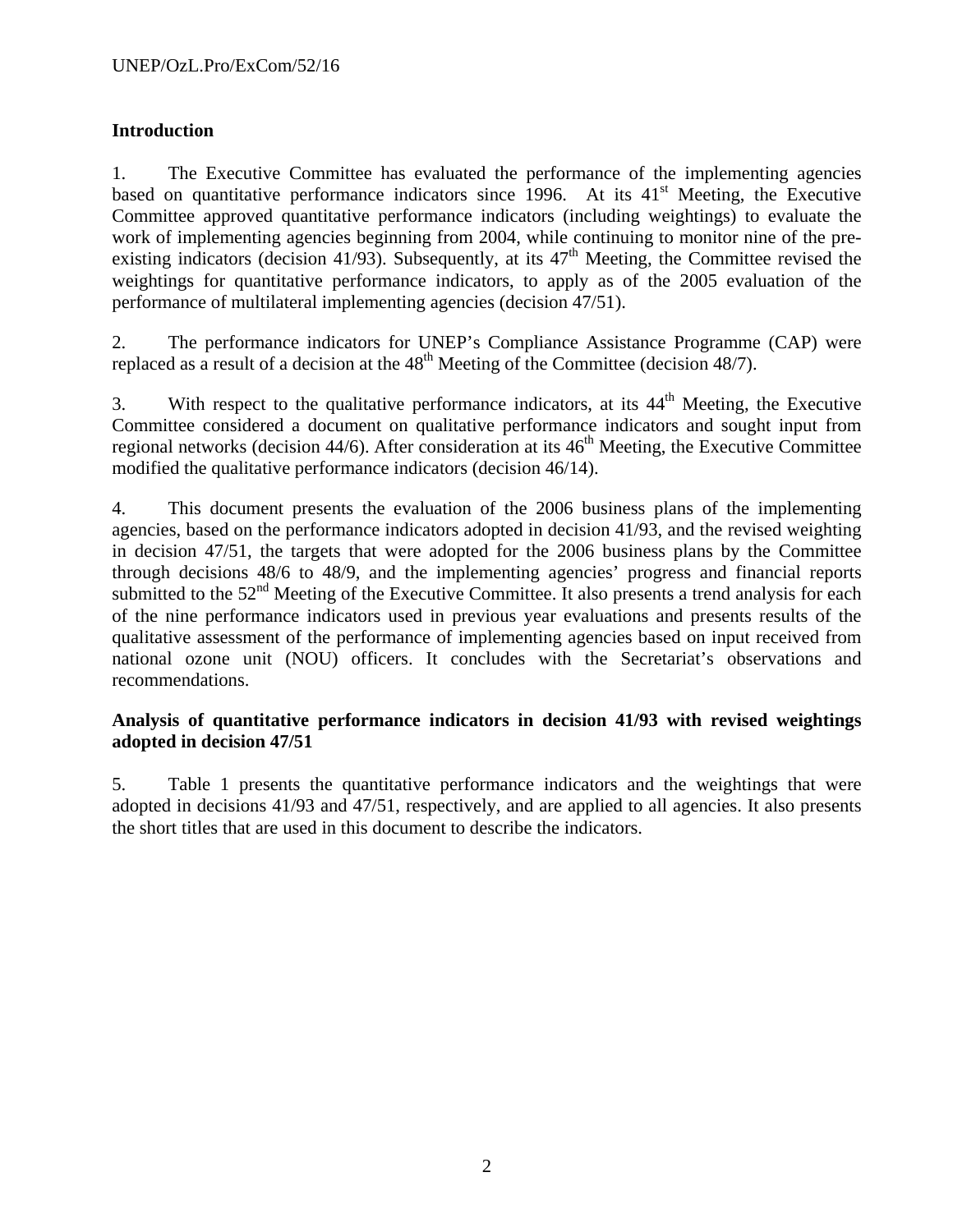#### Table 1

## **PERFORMANCE INDICATORS ADOPTED IN DECISION 41/93, THE NEW WEIGHTINGS ADOPTED IN DECISION 47/51 AND THEIR SHORT TITLES**

| <b>Type of Indicator</b> | <b>Approved Performance Indicator</b>                          | <b>Short Title</b>           | <b>New Weighting</b> |
|--------------------------|----------------------------------------------------------------|------------------------------|----------------------|
| Approval                 | Number of annual programmes of multi-year agreements           | Multi-year tranches          | 15                   |
|                          | approved vs. those planned                                     | approved                     |                      |
| Approval                 | Number of individual projects/activities (investment projects, | Individual                   | 10                   |
|                          | RMPs, halon banks, TAS) approved vs. those planned             | projects/activities approved |                      |
|                          |                                                                | <b>Subtotal</b>              | 25                   |
| Implementation           | Milestone activities completed (e.g., policy measures,         | Milestone activities         | 20                   |
|                          | regulatory assistance)/ODS levels achieved for approved        | completed                    |                      |
|                          | multi-year annual tranches vs. those planned                   |                              |                      |
| Implementation           | ODS phased-out for individual projects in ODP tonnes vs.       | ODS phased-out for           | 15                   |
|                          | those planned per progress reports                             | individual projects in ODP   |                      |
|                          |                                                                | tonnes                       |                      |
| Implementation           | Project completion (pursuant to decision 28/2 for investment   | Project completion           | 10                   |
|                          | projects) and as defined for non-investment projects vs. those |                              |                      |
|                          | planned in progress reports                                    |                              |                      |
| Implementation           | Percentage of policy/regulatory assistance completed vs. that  | Policy/regulatory            | 10                   |
|                          | planned                                                        | assistance completed         |                      |
|                          |                                                                | <b>Subtotal</b>              | 55                   |
| Administrative           | Speed of financial completion vs. that required per progress   | Speed of financial           | 10                   |
|                          | report completion dates                                        | completion                   |                      |
| Administrative           | Timely submission of project completion reports vs. those      | Timely submission of         | 5                    |
|                          | agreed                                                         | project completion reports   |                      |
| Administrative           | Timely submission of progress reports and responses unless     | Timely submission of         | 5                    |
|                          | otherwise agreed                                               | progress reports             |                      |
|                          |                                                                | <b>Subtotal</b>              | 20                   |
|                          |                                                                | <b>Total</b>                 | <b>100</b>           |

6. The performance of the implementing agencies during 2006 is assessed against the targets that were established in their business plans or against targets determined by decisions of the Executive Committee. Table 2 presents the approved targets, measures of progress towards achieving each target, and the numbers of targets achieved.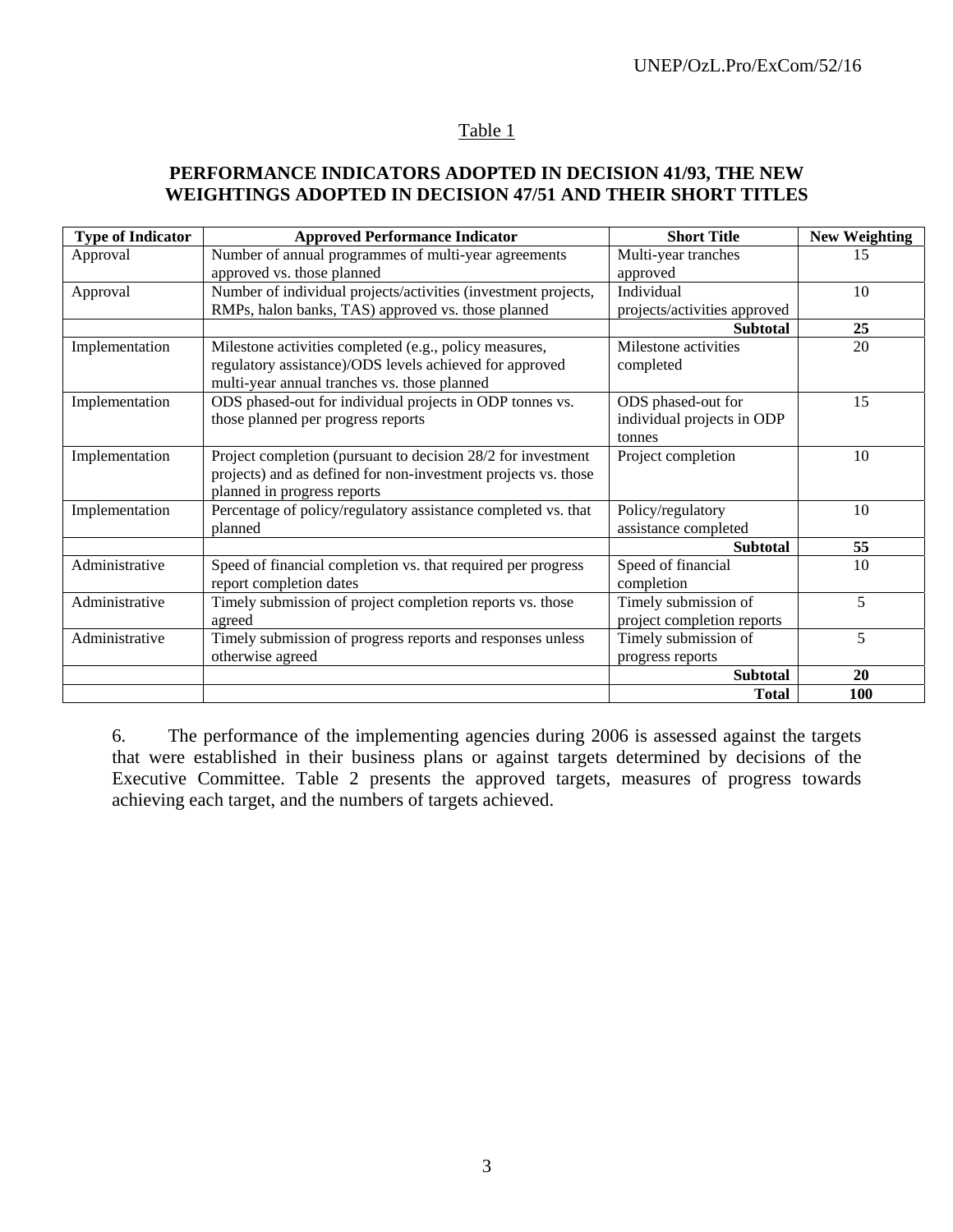#### Table 2

#### **2006 PERFORMANCE INDICATOR TARGETS AND ACHIEVEMENT**

| <b>Item</b>                                                       | <b>UNDP</b><br><b>UNEP</b> |                            |                                     |                |                                                                                                      |                                                                                                                                                                                                                                                          | <b>UNIDO</b>                        |                |                                                 | <b>World Bank</b>                 |                                     |                |               |                                                                                                                               |                                     |                 |
|-------------------------------------------------------------------|----------------------------|----------------------------|-------------------------------------|----------------|------------------------------------------------------------------------------------------------------|----------------------------------------------------------------------------------------------------------------------------------------------------------------------------------------------------------------------------------------------------------|-------------------------------------|----------------|-------------------------------------------------|-----------------------------------|-------------------------------------|----------------|---------------|-------------------------------------------------------------------------------------------------------------------------------|-------------------------------------|-----------------|
|                                                                   | <b>Target</b>              | Agency<br>achieve-<br>ment | Secret-<br>ariat<br>assess-<br>ment | Met<br>target  | <b>Target</b>                                                                                        | <b>Agency</b><br>achievement                                                                                                                                                                                                                             | Secret-<br>ariat<br>assess-<br>ment | Met<br>target  | <b>Target</b>                                   | <b>Agency</b><br>achieve-<br>ment | Secret-<br>ariat<br>assess-<br>ment | Met<br>target  | <b>Target</b> | <b>Agency</b><br>achieve-<br>ment                                                                                             | Secret-<br>ariat<br>assess-<br>ment | Met<br>target   |
| Multi-year tranches<br>approved                                   | 27                         | 22                         | 22                                  | No             | 20                                                                                                   | 10                                                                                                                                                                                                                                                       | 10                                  | N <sub>o</sub> | 29                                              | 24                                | 23                                  | N <sub>o</sub> | 23            | 19                                                                                                                            | 19                                  | $\overline{No}$ |
| Individual projects/<br>activities approved                       | $7\overline{ }$            | 5                          | $\overline{4}$                      | N <sub>o</sub> | 16                                                                                                   | 6                                                                                                                                                                                                                                                        | 6                                   | N <sub>o</sub> | 11                                              | 11                                | 11                                  | Yes            | $\mathbf{1}$  | $\overline{2}$                                                                                                                | 2                                   | Yes             |
| Milestone activities<br>completed                                 | 15                         | 18                         | 18                                  | Yes            | $\overline{4}$                                                                                       | $\overline{4}$                                                                                                                                                                                                                                           | $\overline{4}$                      | Yes            | $\overline{22}$                                 | 19                                | 19                                  | No             | 20            | 19                                                                                                                            | 19                                  | No              |
| ODS phased-out for<br>individual projects in<br><b>ODP</b> tonnes | 2,622                      | 1,543                      | 1,543                               | No             | $\overline{0}$                                                                                       | $51.3*$                                                                                                                                                                                                                                                  | 51.3                                | Yes            | 1,119.4                                         | 1,119.4                           | 1,127.1                             | Yes            | 2,288         | 478.52                                                                                                                        | 478.52                              | $\overline{No}$ |
| Project completion                                                | $\overline{55}$            | 48                         | 48                                  | No             | 86                                                                                                   | 89                                                                                                                                                                                                                                                       | 89                                  | Yes            | $\overline{36}$                                 | $\overline{35}$                   | $\overline{35}$                     | No             | 20            | 22                                                                                                                            | $\overline{22}$                     | Yes             |
| Policy/regulatory<br>assistance<br>completed                      | N/A                        | N/A                        | N/A                                 | N/A            | 77<br>countries<br>$(100\%)$<br>either<br>received<br>assistance<br>or were<br>offered<br>assistance | At least 77<br>countries have<br>been given<br>assistance. In<br>addition, several<br>countries have<br>been provided with<br>policy advice such<br>as Montenegro<br>(new Party) and<br>Armenia and<br>Turkmenistan<br>(former Article 2)<br>countries). | 77                                  | Yes            | N/A                                             | 9                                 | N/A                                 | N/A            | N/A           | All countries<br>with WB<br>multiyear<br>projects in<br>compliance<br>and targets<br>met per APs<br>submitted and<br>approved | N/A                                 | N/A             |
| Speed of financial<br>completion                                  | On<br>time<br>(123)        | 45                         | 45                                  | No             | On<br>time                                                                                           | 14 of 32 (44%)                                                                                                                                                                                                                                           | $15$ of<br>32<br>(47%)              | N <sub>o</sub> | 12<br>months after<br>operational<br>completion | 10.4<br>months                    | 10.4<br>months                      | Yes            | 11<br>months  | 5 months                                                                                                                      | 5<br>months                         | Yes             |
| Timely submission<br>of project<br>completion reports             | On<br>time<br>(44)         | 13                         | 13                                  | No             | On<br>time                                                                                           | 8 of 14                                                                                                                                                                                                                                                  | 8 of<br>14                          | N <sub>o</sub> | On time                                         | On<br>time                        | On<br>time                          | Yes            | 100%          | 84%                                                                                                                           | 84%                                 | No              |
| Timely submission<br>of progress reports                          | On<br>time                 | On<br>time                 | On<br>time                          | Yes            | On<br>time                                                                                           | Progress report<br>was submitted<br>with 1 day delay                                                                                                                                                                                                     | 1 day<br>delay                      | $\rm No$       | On time                                         | On<br>time                        | On<br>time                          | Yes            | 100%          | 100%                                                                                                                          | 100%                                | Yes             |
| Number of targets<br>achieved                                     |                            |                            |                                     | 2/8            |                                                                                                      |                                                                                                                                                                                                                                                          |                                     | 4/9            |                                                 |                                   |                                     | 5/8            |               |                                                                                                                               |                                     | 4/8             |

\* Phase-out due to the institutional strengthening projects to which phase-out is attributed and one technical assistance project, none of which had planned completion in 2006.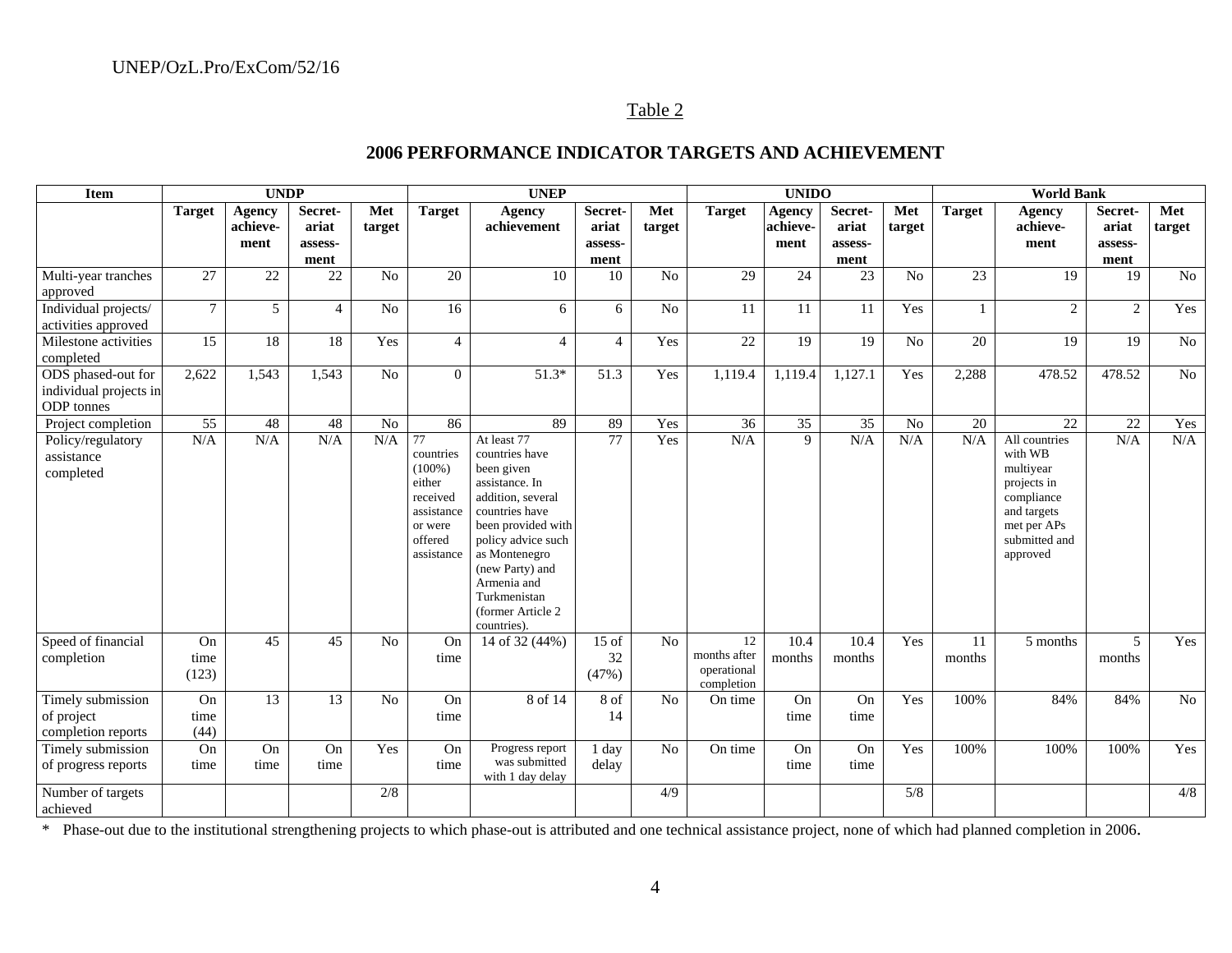- 7. Overall, agencies have achieved the following targets:
	- (a) Out of a total of eight targets, UNDP has fully achieved two (25 per cent) and partially achieved six (of which "multi-year tranches approved" and "project completion" are almost fully achieved);
	- (b) Out of a total of nine targets, UNEP has fully achieved four (44 per cent) and partially achieved five (of which "timely submission of progress report" has been almost fully achieved);
	- (c) Out of a total of eight targets, UNIDO has fully achieved five (63 per cent) and partially achieved three (of which "milestone activities completed" and "project completion" have been almost fully achieved); and
	- (d) Out of a total of eight targets, the World Bank fully achieved four (50 per cent) and partially achieved four (of which two "milestone activities completed" and "multi-year tranches approved" have been almost fully achieved).

8. The overall assessment is based on fully achieving the target i.e. 100 per cent, therefore if there are 8 targets and one achieves 99 per cent of the target, the overall assessment would still be a 0. For this reason a more accurate assessment might take into account partially or almost fully achieved indicators.

9. Some aspects of the implementing agencies' assessments of their achievements differed from that of the Secretariat. The Secretariat counted one multi-year tranche approved less than had been indicated by UNIDO, one individual project less than had been indicated by UNDP and one project more for speed of financial completion than had been indicated by UNEP. The Secretariat's calculation of a phase-out amount was slightly above that of UNIDO. Overall, however, differences in 2006 were minor and there was more agreement among the assessments than there had been in 2005.

## Weighted Assessment of Performance

10. As noted above, data provided by the implementing agencies' on their achievements for certain performance indicators differ from the Secretariat's assessment in a few cases only. For the sake of consistency, the achievement of performance presented in Table 3 is based on the Secretariat's methodology.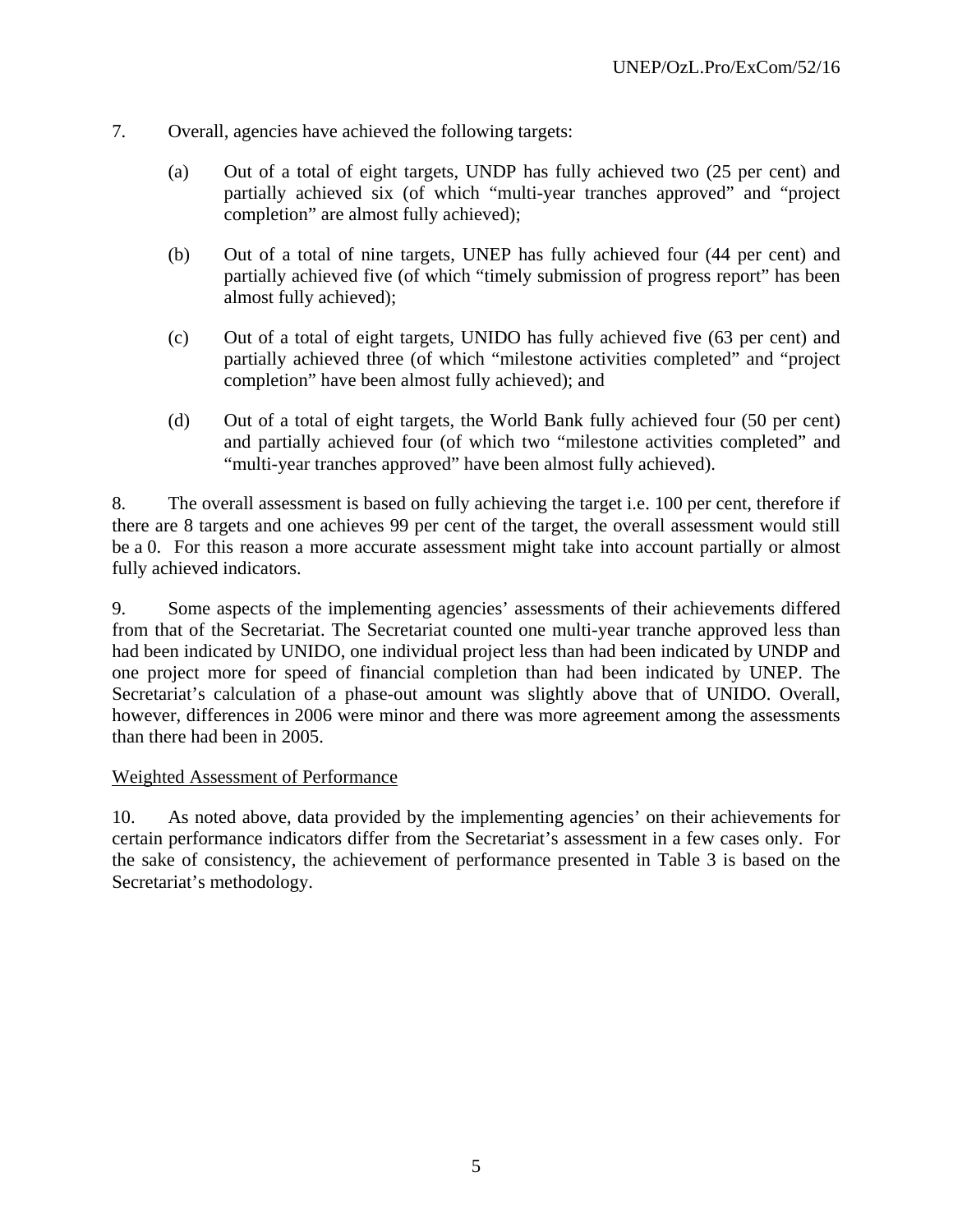## Table 3

| <b>Item</b>                                           |                | <b>UNDP</b>                  |                |                | <b>UNEP</b>                  |               |                | <b>UNIDO</b>                 |               | <b>World Bank</b> |                              |                |  |
|-------------------------------------------------------|----------------|------------------------------|----------------|----------------|------------------------------|---------------|----------------|------------------------------|---------------|-------------------|------------------------------|----------------|--|
|                                                       | Weight<br>-ing | $%$ of<br>target<br>achieved | <b>Points</b>  | Weight<br>-ing | $%$ of<br>target<br>achieved | <b>Points</b> | Weight<br>-ing | $%$ of<br>target<br>achieved | <b>Points</b> | Weight<br>-ing    | $%$ of<br>target<br>achieved | <b>Points</b>  |  |
| Multi-year tranches<br>approved                       | 15             | 81%                          | 12             | 15             | 50%                          | 8             | 15             | 79%                          | 12            | 15                | 83%                          | 12             |  |
| Individual<br>projects/activities<br>approved         | 10             | 57%                          | 6              | 10             | 38%                          | 4             | 10             | 100%                         | 10            | 10                | 200%                         | 10             |  |
| Milestone activities<br>completed                     | 26             | 120%                         | 26             | 20             | 100%                         | 20            | 26             | 86%                          | 22            | 26                | 95%                          | 25             |  |
| ODS phased-out for<br>individual projects             | 17             | 59%                          | 10             | 15             | Over                         | 15            | 17             | 101%                         | 17            | 17                | 21%                          | $\overline{4}$ |  |
| Project completion                                    | 12             | 87%                          | 10             | 10             | 103%                         | 10            | 12             | 97%                          | 12            | 12                | 110%                         | 12             |  |
| Policy/regulatory<br>assistance<br>completed          | N/A            | N/A                          | N/A            | 10             | 100%                         | 10            | N/A            | N/A                          | N/A           | N/A               | N/A                          | N/a            |  |
| Speed of financial<br>completion                      | 10             | 37%                          | 4              | 10             | 47%                          | 5             | 10             | 100%                         | 10            | 10                | 100%                         | 10             |  |
| Timely submission<br>of project<br>completion reports | 5              | 30%                          | $\overline{2}$ | 5              | 57%                          | 3             | 5              | 100%                         | 5             | 5                 | 84%                          | $\overline{4}$ |  |
| Timely submission<br>of progress reports              | 5              | 100%                         | 5              | 5              | 50%                          | 3             | 5              | 100%                         | 5             | 5                 | 100%                         | 5              |  |
| 2005 Assessment                                       | 100            |                              | 75             | 100            |                              | 78            | <b>100</b>     |                              | 93            | 100               |                              | 82             |  |
| 2005 Assessment                                       |                |                              | 83             |                |                              | 84            |                |                              | 94            |                   |                              | 82             |  |

## **WEIGHTED ASSESSMENT OF IMPLEMENTING AGENCY PERFORMANCE IN 2006**

11. Because UNEP targeted all nine indicators the weightings adopted in decision 47/51 are applied to its assessment. For UNDP, UNIDO and the World Bank the weightings have been pro-rated. Fifty-five points are allocated for each approval and implementation indicator, and 20 points for each administrative indicator. Points earned are rounded to the nearest whole number.

12. UNDP and UNIDO each exceeded one target and UNEP and the World Bank each exceeded two targets. The assessment for 2006 is as follows: UNDP (75), UNEP (78), UNIDO (93), and the World Bank (82). UNEP's quantitative assessment for 2006 was slightly below its 2005 assessment, dropping six points. UNDP's assessment in 2006 was slightly below its 2005 assessment, dropping by eight points. The World Bank's assessment was the same as in 2005 and UNIDO's assessment dropped by one point. Only UNDP and UNEP met or exceeded their targets for completing the milestones of multi-year agreements (MYAs)—one of the most critical indicators of progress in the compliance period.

## **Analysis of other quantitative performance indicators**

13. Decision 41/93 also requested the Secretariat to continue to monitor the following performance indicators on the basis of trend analysis in future evaluations of the performance of implementing agencies: ODP phased out, funds disbursed, project completion reports, distribution among countries, value of projects approved, ODS to be phased-out, cost of project preparation, cost-effectiveness, speed of first disbursement, speed of completion, and net emission due to delays.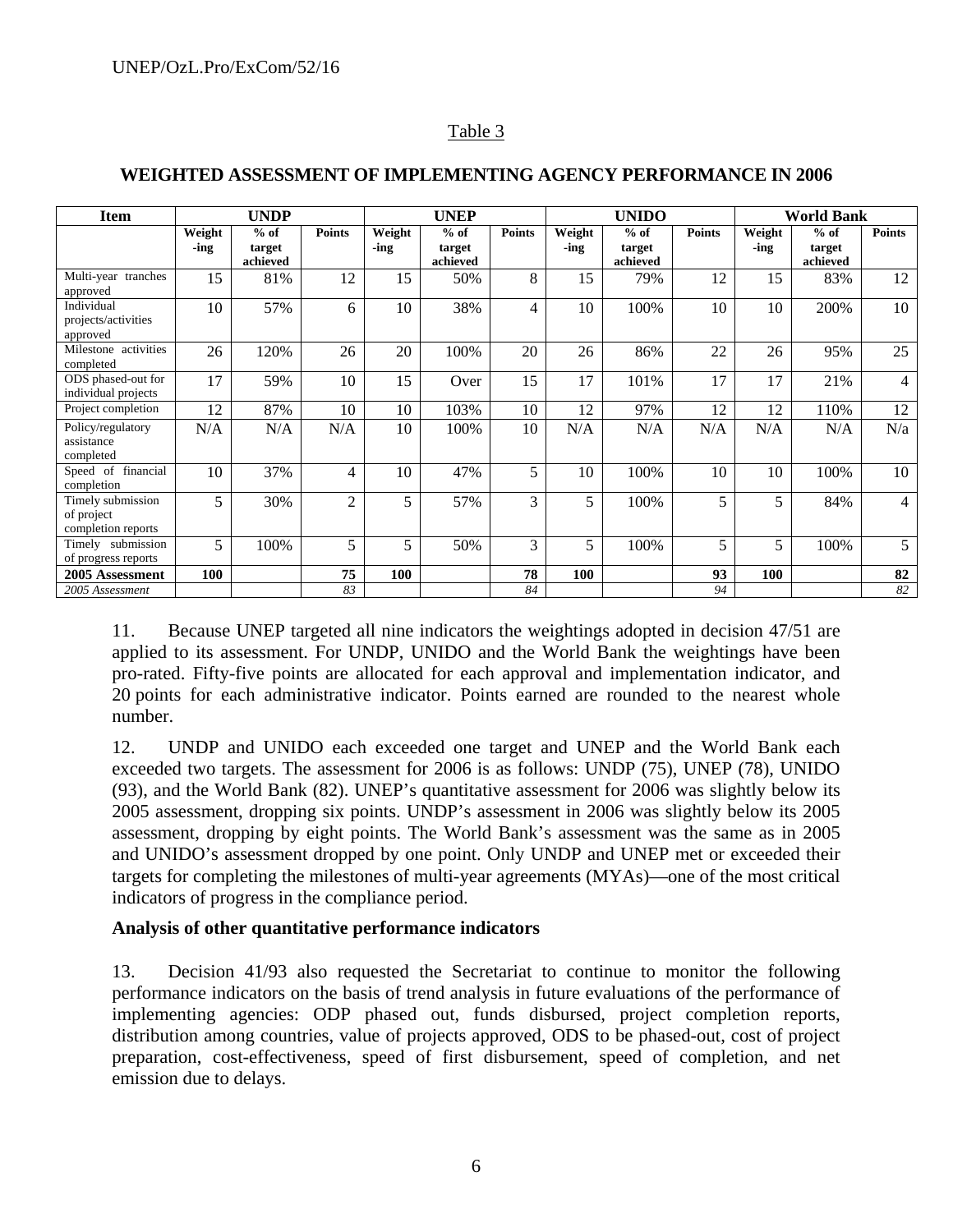14. The targets covering ODP phased out, funds disbursed, project completion reports, distribution among countries, value of projects approved, ODS to be phased out and net emissions due to delays can be determined based on projections in business plans, progress reports, and schedules agreed with the Senior Monitoring and Evaluation Officer. For the other indicators, namely cost of project preparation, cost-effectiveness, speed of first disbursement and speed of completion, implementing agencies do not set targets or projections in either their progress reports or business plans. For these indicators, the actual achievement for each year is presented.

15. It should also be noted that previous performance indicators were divided between investment and non-investment projects. All of the nine indicators are applicable to investment projects, but only the "funds disbursed", "speed of first disbursement" and "speed of project completion" indicators are applicable to non-investment projects. Annexes I and II present the historical analyses for investment and non-investment projects, respectively.

16. Annex I shows, *inter alia,* that agencies have had various levels of success in different years. In 2006, the level of ODS phased-out for the World Bank was not as high it had been in previous years. This is due primarily to the fact that two halon banking projects (ARG/HAL/26/TAS/80 and IDS/HAL/27/TAS/107) with large ODP phase-out impact 1,172 ODP tonnes were not completed as planned. Moreover, the phase-out achieved was not offset by the phase-out of 181.3 ODP tonnes of a refrigeration project in Pakistan (PAK/REF/42/INV/59) that was completed one year earlier than planned or additional phase-out achieved from other projects completed in 2006.

17. The target for the amount of funds disbursed was achieved by UNIDO and the World Bank in 2006, and UNDP met 66 per cent of its planned disbursements. The main reason that UNDP did not meet its target is due to the fact that there was limited disbursement in several MYAs (Brazil, China solvent, and Nigeria). UNIDO reached its target for project completion reports. UNDP and the World Bank met only 30 per cent and 84 per cent of their targets, respectively.

18. The cost of project preparation varied from 0.4 per cent of the cost of the project for the World Bank to 0.54 per cent for UNDP and 1.83 per cent for UNIDO. In general however, it was either comparable to, or below, the cost in previous years, except for UNIDO, where the cost of project preparation increased from 0.86 per cent in 2005 to 1.83 per cent in 2006. The achievement of the target of "value of projects approved" improved for all agencies in 2006.

19. The cost-effectiveness of projects increased for UNIDO and the World Bank in 2006. It decreased to US \$4.99/kg in 2006 for UNDP. The speed of delivery is similar for UNIDO and UNDP, ranging from nine to 13 months for the first disbursement and 33 months for completion. The World Bank's speed of delivery for the first disbursement is 25 months and 40 months for project completion.

20. The indicator "net emissions due to delays" is a cumulative figure. Up until 2006 the total amount had been decreasing for the implementing agencies. In 2006 that number increased. The Secretariat reviewed the calculations to ascertain the reason for the increase. The main reason appears to be the fact that planned completion dates of annual tranches of MYAs have been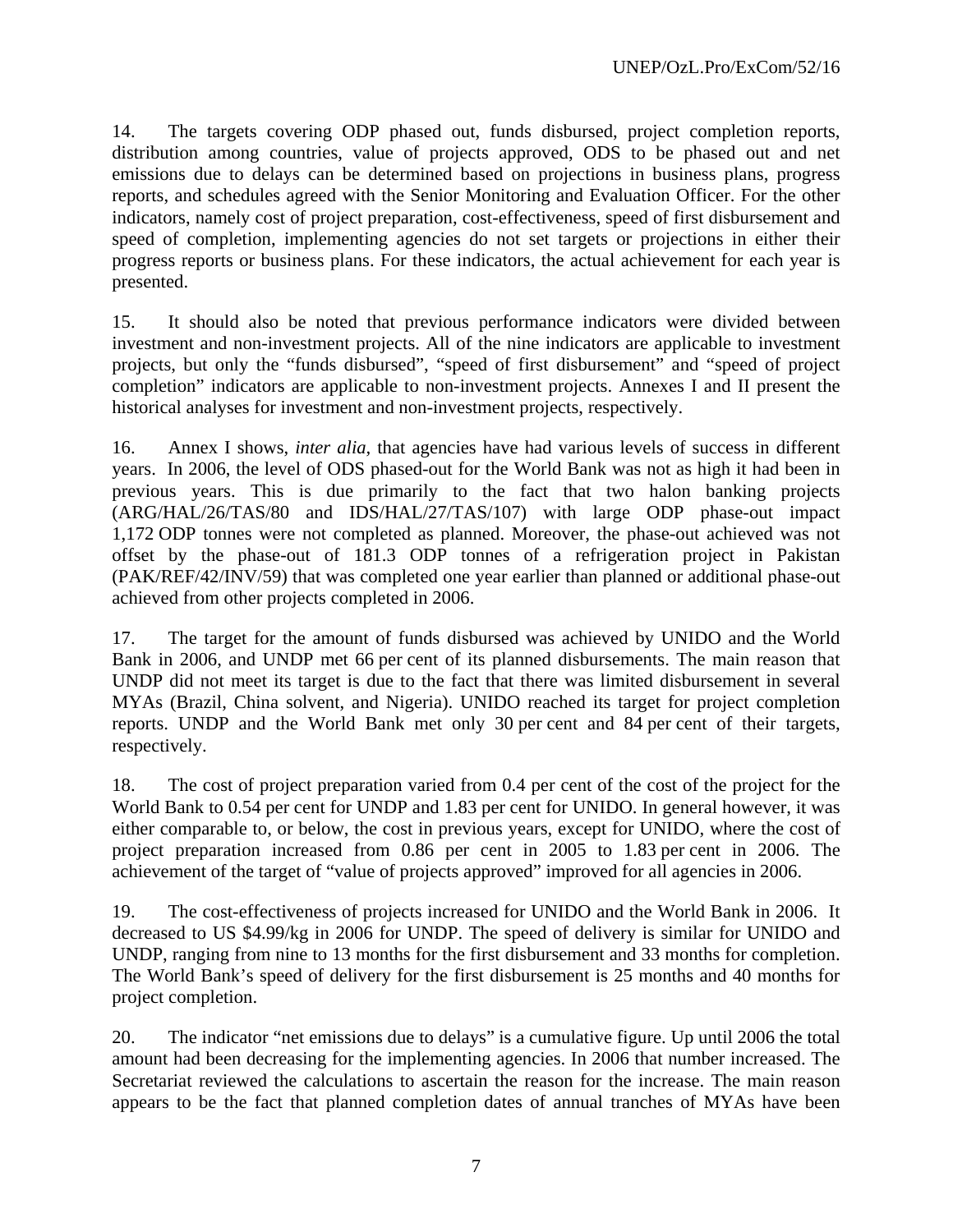extended to reflect the end of the agreement. Therefore, this figure could continue to increase. The data shown in Annex I for this indicator takes into account partial phase-out that was not taken into account in previous years.

21. Annex II includes a limited number of indicators that can be tracked. These cover the targets for "disbursement for non-investment projects" and "speed of delivery". Prior to 2004, UNEP had achieved a disbursement rate of 93 to 100 per cent for six consecutive years. Since 2004, UNEP has achieved a disbursement rate of 54 per cent (in both 2004 and 2005) and 51 per cent (in 2006).

22. With respect to "timing of the first disbursement", UNEP was the fastest (8.4 months), as in previous years. This was followed by UNIDO (9.8 months), UNDP (11.8 months), and the World Bank (14.6 months). The speed of non-investment project completion is similar for all agencies and ranges from 31 to 37 months.

## **UNEP'S CAP Performance in 2006**

23. Decision 41/93 also established revised performance indicators that are related to UNEP's CAP. At its  $48<sup>th</sup>$  Meeting the Executive Committee decided to change these indicators beginning with the 2006 business plans (decision 48/7). Table 4 presents the targets, and the achievements in 2006 measured against those targets.

#### Table 4

| <b>Indicator</b>                               | <b>Target</b>                          | <b>UNEP</b>                                  | <b>UNEP</b> |
|------------------------------------------------|----------------------------------------|----------------------------------------------|-------------|
|                                                |                                        | achievement in 2006                          | assessment  |
| Efficient follow-up to regional/thematic       | - 100% implementation.                 | - Implementation of recommendations was      | -Achieved   |
| meetings.                                      | - High score of relevance and          | positively reported on in subsequent         |             |
|                                                | presentation.                          | meetings.                                    |             |
|                                                |                                        | - Meetings for which evaluation was          |             |
|                                                |                                        | conducted show high satisfaction,            |             |
| Effective support to NOUs in their work,       | - 10 such ways/means/products/         | - Demonstrated in Part III Section B and     | - Achieved  |
| particularly guidance to new NOUs,             | services.                              | Annex IV of UNEP's progress report.          |             |
| including support to the development and       | - Qualitative description of           |                                              |             |
| introduction of import/export licensing        | the progress made in the development   |                                              |             |
| systems covering all controlled substances,    | and enforcement of import/export       |                                              |             |
| including management and enforcement.          | licensing systems covering all         |                                              |             |
|                                                | controlled substances, including       |                                              |             |
|                                                | management and enforcement.            |                                              |             |
| Assistance to countries in actual or potential | All such countries received assistance | 22 countries provided with compliance        | - Achieved  |
| non-compliance (according to decisions of      | leading to evident results.            | assistance through CAP (Annex III of         |             |
| the Meeting of the Parties and/or as per       |                                        | UNEP's progress report).                     |             |
| reported Article 7 data and trends analysis).  |                                        |                                              |             |
| Innovation in production and delivery of       | 10 such products and services.         | 15 global and regional products and services | - Achieved  |
| global and regional information products       |                                        | delivered (Part III Section A Information    |             |
| and services.                                  |                                        | Clearinghouse & Public Awareness             |             |
|                                                |                                        | activities of UNEP's progress report).       |             |
| Close cooperation between CAP regional         | 5 joint missions /undertakings with    | Over five joint mission/undertakings         | - Achieved  |
| teams and bilateral and multilateral           | substantive outcomes in each region.   | completed for all regions (ECA, ROA,         |             |
| implementing agencies working in the           |                                        | ROAP, ROLAC, ROWA)                           |             |
| region.                                        |                                        |                                              |             |

## **UNEP CAP PERFORMANCE ASSESSMENT FOR 2006**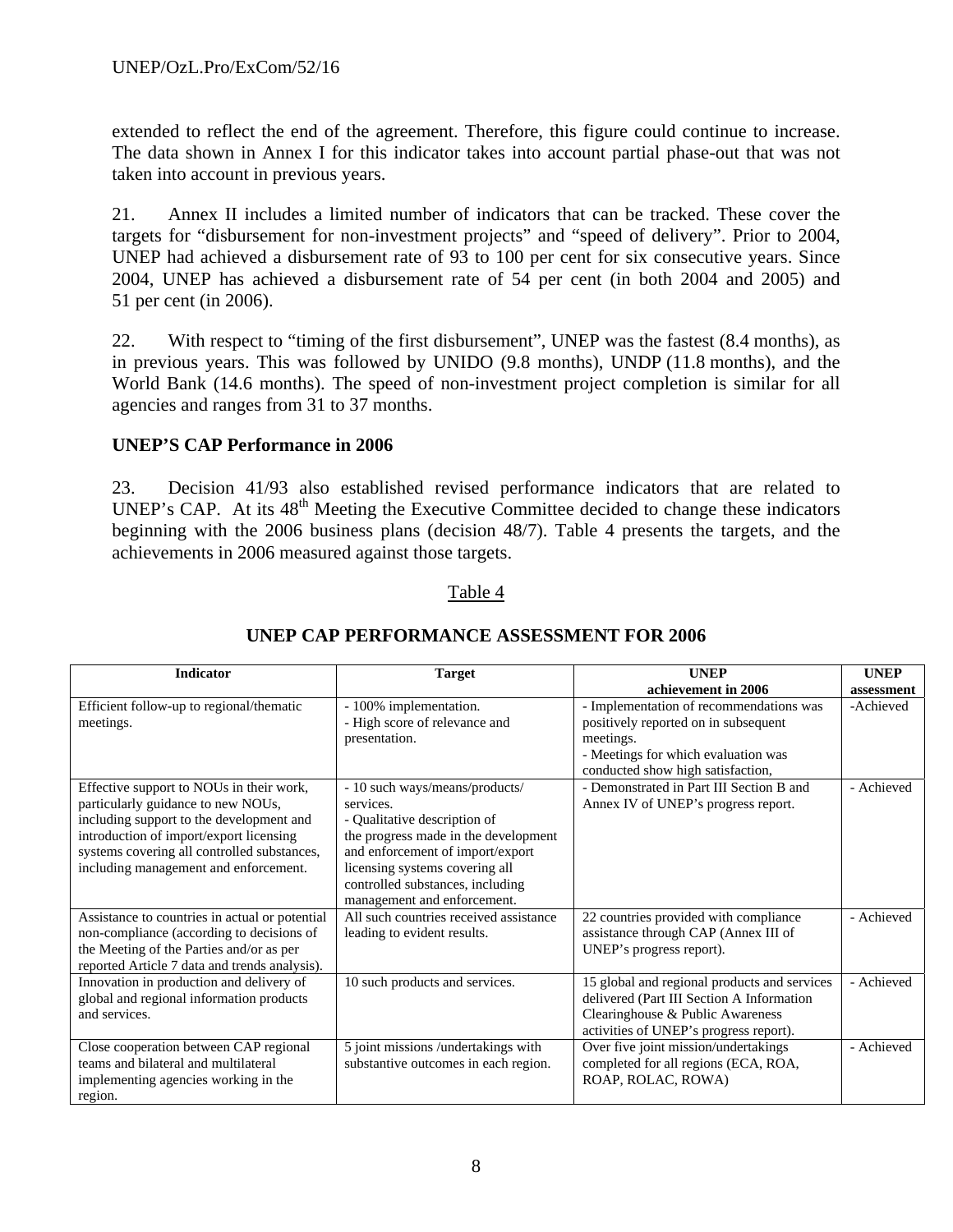## Special CAP compliance assistance activities in 2006

24. At its 48<sup>th</sup> Meeting, the Executive Committee was informed that the business plans submitted by the implementing agencies (which include special CAP initiatives and terminal phase-out management plans) could address the phase-out needs identified in the three-year phase-out plan to enable compliance by 2010 (except for some countries, which have reported their latest consumption as zero). There are several references in the section of the Consolidated Business Plan (UNEP/OzL.Pro/ExCom/48/6) entitled 'Country Analysis Adherence to the 2006-2008 Compliance Oriented Model/Three-year ODS Phase-out Plan', which indicate how special CAP assistance would be provided to countries for which additional actions might be needed and where no activities had been funded in the business plan. Completion of these CAP assistance activities was a vital aspect of the CAP's programmatic activities for compliance assistance.

25. There were 269 special CAP assistance activities in UNEP's 2006 business plan, with an additional 83 activities listed in this category but relating to projects funded outside the CAP programmatic budget. Of those that were considered special assistance activities, UNEP completed 116 (43 per cent). It did not complete 54 activities (20 per cent). For the remaining 99 activities, there was insufficient information to determine whether or not they had been completed.

#### **Analysis of qualitative performance indicators**

[An addendum will be issued prior to the 52<sup>nd</sup> Meeting of the Executive Committee to address this section and any resulting recommendations.]

## **SECRETARIAT'S OBSERVATIONS AND RECOMMENDATIONS**

#### **OBSERVATIONS**

26. The quantitative performance indicators show that UNIDO achieved 93 per cent of its targets (based on the weighting of the indicators) followed by the World Bank (82 per cent), UNEP (78 per cent) and UNDP (75 per cent). Overall, in 2006 the agencies' performance was slightly lower than it had been in 2005.

27. UNEP indicated that it achieved all of the new CAP performance indicators but continued to have a low rate of disbursement. While 116 special CAP assistance activities were completed in 2006, 54 were not completed. The Executive Committee may wish to encourage UNEP to continue to report on the achievement of the special compliance assistance activities and to strive to complete them as planned.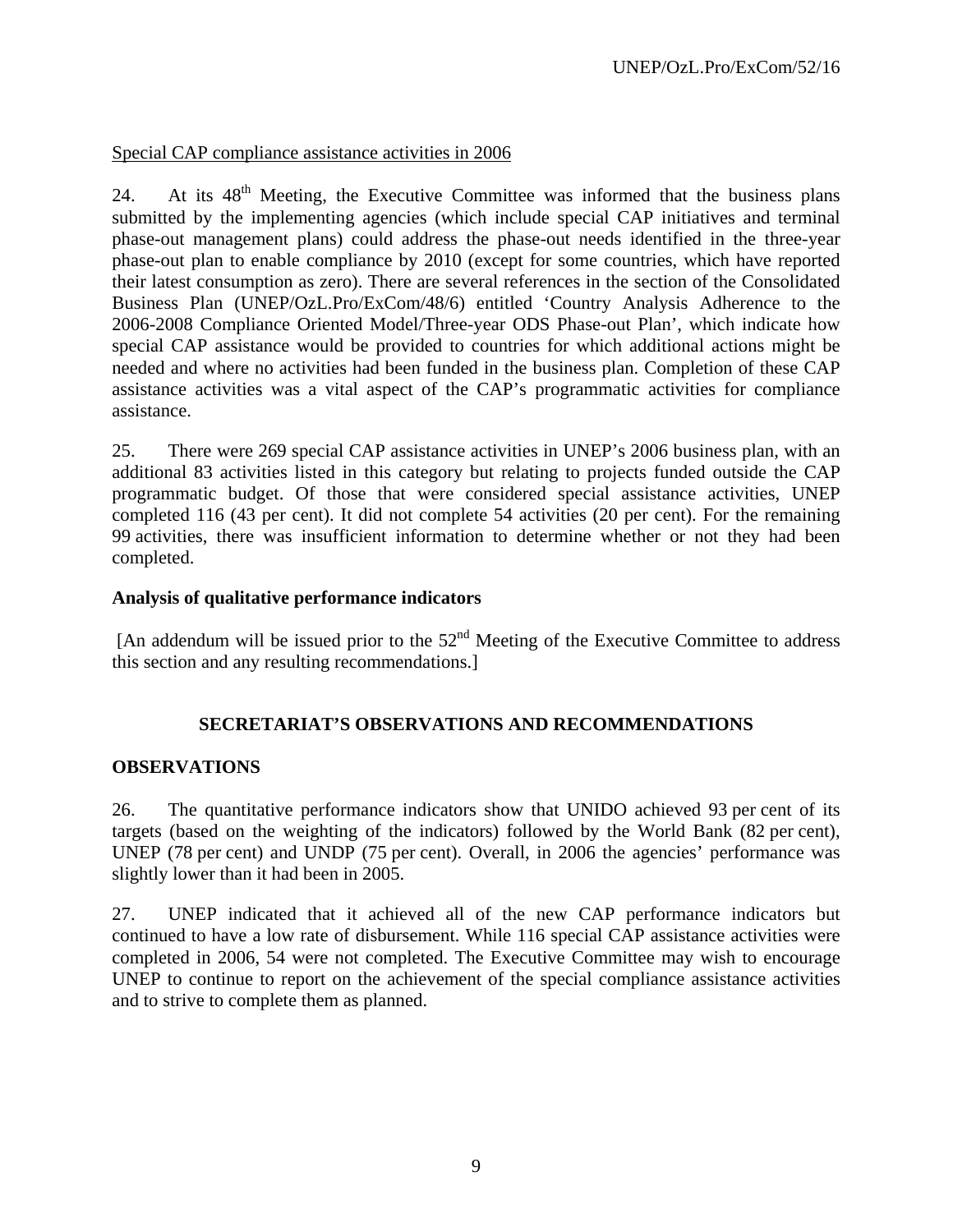# **RECOMMENDATIONS**

- 28. The Executive Committee may wish to:
	- (a) Note the evaluation of the implementing agencies' performance against their 2006 business plans as contained in UNEP/OzL.Pro/ExCom/52/16; and
	- (b) Urge UNEP to continue to report on the achievement of the planned special compliance assistance activities and to strive to complete these activities as planned.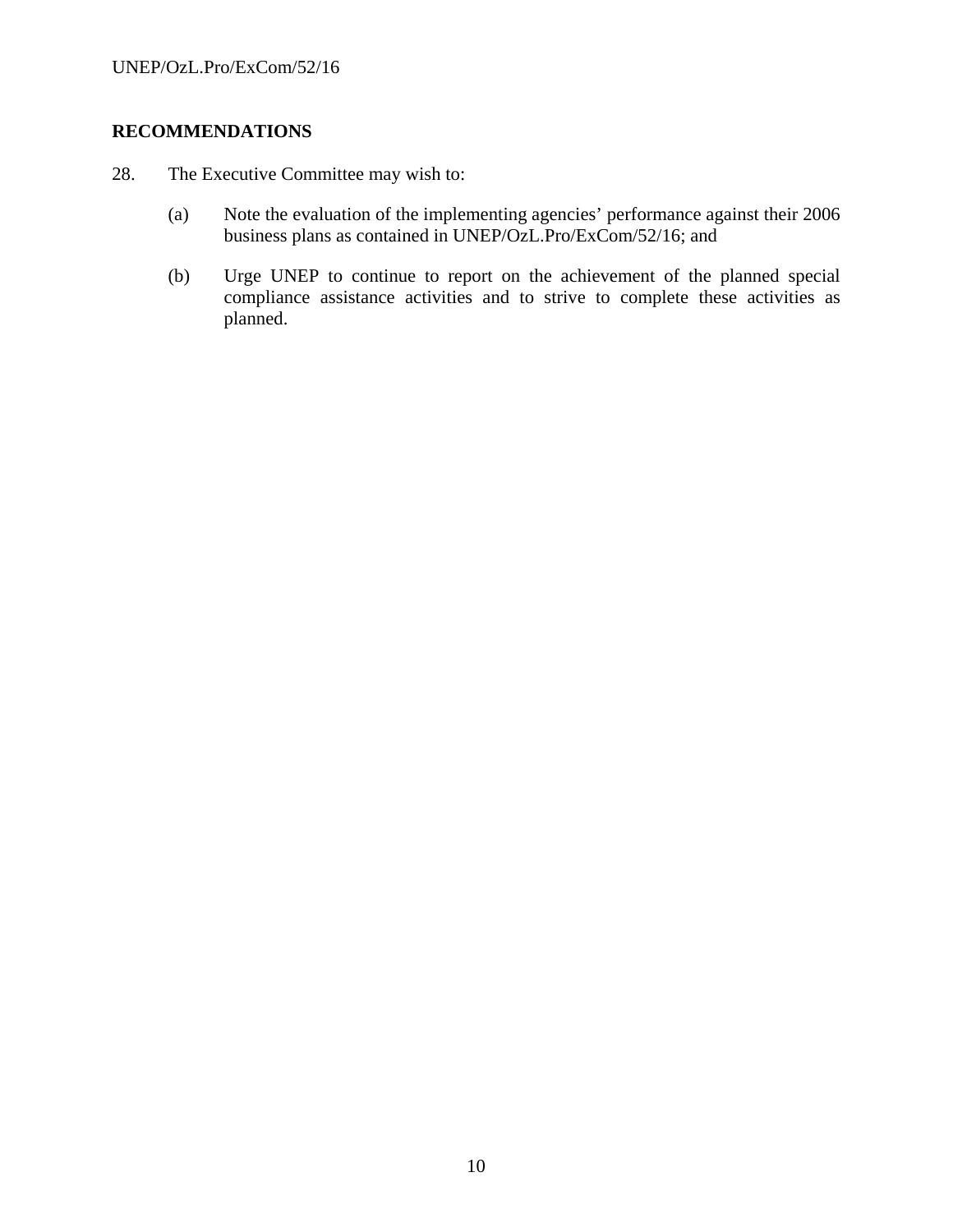# **Annex I**

# **PERCENTAGE OF TARGET ACHIEVED FOR WEIGHTED INVESTMENT PROJECT PERFORMANCE BY AGENCY (1996-2006)**

| <b>UNDP</b>                                                                | 1996            | 1997            | 1998              | 1999            | 2000            | 2001   | 2002   | 2003            | 2004   | 2005  | 2006  |
|----------------------------------------------------------------------------|-----------------|-----------------|-------------------|-----------------|-----------------|--------|--------|-----------------|--------|-------|-------|
| ODS phased out                                                             | 24%             | 93%             | 100%              | 76%             | 41%             | 99%    | 92%    | 100%            | 79%    | 91%   | 85%   |
| Funds disbursed                                                            | 59%             | 100%            | 95%               | 90%             | 100%            | 95%    | 77%    | 64%             | 100%   | 96%   | 66%   |
| Project completion reports                                                 |                 |                 |                   | 38%             | 93%             | 86%    | 87%    | 100%            | 97%    | 79%   | 30%   |
| Distribution among countries                                               |                 |                 |                   | 65%             | 61%             | 63%    | 58%    | 38%             | 72%    | 44%   | 75%   |
| Value of projects approved                                                 | 100%            | 100%            |                   | 100%            | 80%             | 100%   | 99%    | 65%             | 73%    | 82%   | 83%   |
| ODS to be phased out                                                       | 74%             | 100%            |                   | 100%            | 92%             | 96%    | 77%    | 44%             | 89%    | 70%   | 100%  |
|                                                                            |                 |                 |                   |                 |                 |        |        |                 |        |       |       |
| Cost of project preparation (% of approvals)                               |                 | 4.4             | 3                 | 2.7             | 2.7             | 1.1    | 2.54   | 1.6             | 3.61   | 1.44  | 0.54  |
| Cost-effectiveness (\$/kg)                                                 |                 | 6.1             | 6.3               | 9.14            | 6.74            | 8.3    | 10.35  | 7.1             | 6.27   | 8.24  | 4.99  |
| Speed of first disbursement (months)                                       |                 | $\overline{13}$ | $\overline{13}$   | $\overline{12}$ | $\overline{13}$ | 12.84  | 12.8   | 12.8            | 12.91  | 12.9  | 13.0  |
| Speed of completion (months)                                               | $\overline{24}$ | $\overline{29}$ | $\overline{29.5}$ | $\overline{32}$ | 33              | 33.6   | 32.7   | 32.4            | 32.41  | 32.9  | 33.6  |
| Net emissions due to delays (ODP tonnes)                                   |                 |                 |                   | 8,995           | 11,350          | 11,727 | 9,023  | 6,466           | 3,607  | 4,538 | 6,619 |
|                                                                            |                 |                 |                   |                 |                 |        |        |                 |        |       |       |
| <b>UNIDO</b>                                                               | 1996            | 1997            | 1998              | 1999            | 2000            | 2001   | 2002   | 2003            | 2004   | 2005  | 2006  |
| ODS phased out                                                             | 73%             | 80%             | 100%              | 57%             | 70%             | 100%   | 100%   | 88%             | 100%   | 99%   | 100%  |
| Funds disbursed                                                            | 81%             | 88%             | 100%              | 100%            | 100%            | 100%   | 100%   | 100%            | 100%   | 100%  | 100%  |
| Project completion reports                                                 |                 |                 |                   | 83%             | 66%             | 100%   | 100%   | 100%            | 100%   | 100%  | 100%  |
| Distribution among countries                                               |                 |                 |                   | 83%             | 74%             | 89%    | 73%    | 78%             | 67%    | 79%   | 69%   |
| Value of projects approved                                                 | 99%             | 99%             |                   | 100%            | 93%             | 99%    | 97%    | 68%             | 82%    | 100%  | 100%  |
| ODS to be phased out                                                       | 42%             | 85%             |                   | 100%            | 72%             | 100%   | 100%   | 37%             | 89%    | 100%  | 47%   |
|                                                                            |                 |                 |                   |                 |                 |        |        |                 |        |       |       |
| Cost of project preparation (% of approvals)                               |                 | 2.2             | 4.2               | 2.7             | 3.8             | 2.73   | 3.28   | 3.64            | 2.01   | 0.86  | 1.83  |
| Cost-effectiveness (\$/kg)                                                 |                 | 6.11            | 6.27              | 7.78            | 6.71            | 5.67   | 7.28   | 9.79            | 3.58   | 3.10  | 7.13  |
| Speed of first disbursement (months)                                       |                 | $\overline{10}$ | 9                 | $\,$ 8 $\,$     | 9               | 9.29   | 9.16   | 9.2             | 9.06   | 8.97  | 9.0   |
| Speed of completion (months)                                               | 20              | $\overline{24}$ | 28                | 26              | $\overline{29}$ | 29.85  | 30.89  | 31.7            | 32.35  | 32.98 | 33.2  |
| Net emissions due to delays (ODP tonnes)                                   |                 |                 |                   | 4,667           | 5,899           | 5,727  | 5,960  | 3,503           | 13,035 | 1,481 | 3,864 |
|                                                                            |                 |                 |                   |                 |                 |        |        |                 |        |       |       |
| <b>World Bank</b>                                                          | 1996            | 1997            | 1998              | 1999            | 2000            | 2001   | 2002   | 2003            | 2004   | 2005  | 2006  |
| ODS phased out                                                             | 32%             | 94%             | 100%              | 100%            | 100%            | 100%   | 100%   | 84%             | 100%   | 69%   | 31%   |
| Funds disbursed                                                            | 64%             | 77%             | 88%               | 97%             | 100%            | 74%    | 100%   | 100%            | 73%    | 100%  | 100%  |
| Project completion reports                                                 |                 |                 |                   | 61%             | 98%             | 74%    | 100%   | 84%             | 84%    | 100%  | 84%   |
| Distribution among countries                                               |                 |                 |                   | 75%             | 79%             | 67%    | 79%    | 65%             | 71%    | 93%   | 79%   |
| Value of projects approved                                                 | 94%             | 87%             |                   | 100%            | 75%             | 92%    | 100%   | 82%             | 94%    | 83%   | 87%   |
| ODS to be phased out                                                       | 34%             | 100%            |                   | 100%            | 83%             | 72%    | 91%    | 65%             | 59%    | 100%  | 66%   |
|                                                                            |                 | 2.9             | 2.7               | 2.9             | 5.5             | 1.26   | 0.43   | 0.64            | 0.16   | 0.39  | 0.4   |
| Cost of project preparation (% of approvals)<br>Cost-effectiveness (\$/kg) |                 | 3.6             | $\overline{1.9}$  | 2.83            | 2.96            | 3.85   | 4.57   | 6.12            | 3.74   | 1.04  | 3.33  |
| Speed of first disbursement (months)                                       |                 | $\overline{26}$ | $\overline{26}$   | $\overline{25}$ | $\overline{25}$ | 25.33  | 26.28  | $\overline{26}$ | 26.02  | 25.7  | 25.3  |
|                                                                            | 37              | $\overline{34}$ | 40                | $\overline{37}$ | $\overline{39}$ |        |        | 41              |        | 40.7  |       |
| Speed of completion (months)                                               |                 |                 |                   |                 |                 | 40.09  | 41.35  |                 | 40.88  |       | 40.3  |
| Net emissions due to delays (ODP tonnes)                                   |                 |                 |                   | 7,352           | 16,608          | 21,539 | 22,324 | 18,021          | 8,338  | 4,843 | 5,674 |